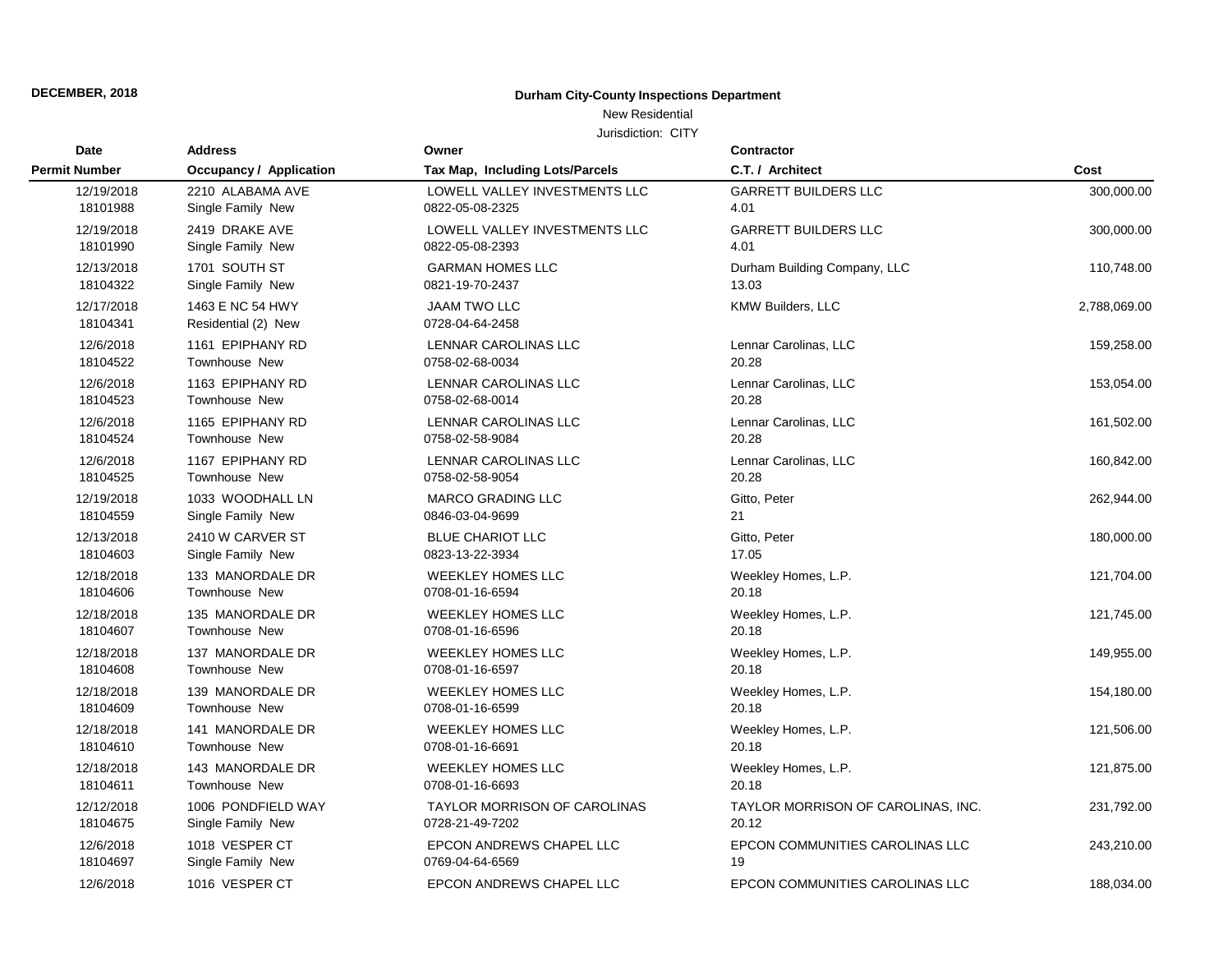# New Residential

| Date                   | <b>Address</b>                            | Owner                                   | Contractor                            |            |
|------------------------|-------------------------------------------|-----------------------------------------|---------------------------------------|------------|
| <b>Permit Number</b>   | Occupancy / Application                   | Tax Map, Including Lots/Parcels         | C.T. / Architect                      | Cost       |
| 18104698               | Single Family New                         | 0769-04-64-6469                         | 19                                    |            |
| 12/21/2018<br>18104750 | 5319 FAYETTEVILLE RD<br>Single Family New | <b>JIREHTECH INC</b><br>0729-32-46-9274 | Red Door Homes of Fayetteville, LLC   | 192,390.00 |
| 12/19/2018             | 110 MAYWEED DR                            | PULTE HOME COMPANY LLC                  | Pulte Home Company, LLC               | 244,662.00 |
| 18104764               | Single Family New                         | 0811-13-12-3996                         | 20.17                                 |            |
| 12/13/2018             | 509 E GEER ST                             | HILLSIDE PARTNERS LLC                   | Quality One Contracting LLC           | 222,700.00 |
| 18104785               | Single Family New                         | 0832-18-30-2392                         | $\overline{2}$                        |            |
| 12/18/2018             | 203 GARDEN WALK DR                        | MUNGO HOMES OF NORTH CAROLINA           | Mungo Homes of North Carolina, Inc.   | 211,992.00 |
| 18104790               | Single Family New                         | 0830-04-50-9640                         | 20.27                                 |            |
| 12/4/2018              | 303 SAILFISH CT                           | PULTE HOME COMPANY LLC                  | Pulte Home Company, LLC               | 185,460.00 |
| 18104796               | Single Family New                         | 0769-01-26-0943                         | 19                                    |            |
| 12/3/2018              | 1104 VALLEY ROSE WAY                      | SAB VALLEY SPRINGS LLC                  | THE DREES HOMES COMPANY               | 295,680.00 |
| 18104797               | Single Family New                         | 0813-37-05-3819                         | 17.07                                 |            |
| 12/28/2018             | 1608 HOMEWOOD AVE                         | <b>WEST 4TH LLC</b>                     | Tobin Construction Company, LLC       | 173,000.00 |
| 18104804               | Single Family New                         | 0830-14-33-6787                         | 20.09                                 |            |
| 12/19/2018             | 424 FARINTOSH VALLEY LN                   | PULTE HOME COMPANY LLC                  | Pulte Home Company, LLC               | 122,166.00 |
| 18104834               | Single Family New                         | 0769-03-33-7117                         | 19                                    |            |
| 12/6/2018              | 1008 TAMARISK LN                          | RREF II-FH NC SIERRA LLC                | Lennar Carolinas, LLC                 | 182,094.00 |
| 18104836               | Single Family New                         | 0769-01-17-9804                         | 19                                    |            |
| 12/13/2018             | 1009 SWEET CREAM CT                       | LENNAR CAROLINAS LLC                    | Lennar Carolinas, LLC                 | 133,848.00 |
| 18104847               | Single Family New                         | 0851-01-37-2833                         | 18.06                                 |            |
| 12/4/2018              | 2308 BLOOMSBURY MANOR DR                  | PULTE HOME COMPANY LLC                  | Pulte Home Company, LLC               | 166,782.00 |
| 18104850               | Single Family New                         | 0769-03-24-5799                         | 19                                    |            |
| 12/6/2018              | 105 GARDEN WALK DR                        | MUNGO HOMES OF NORTH CAROLINA           | Mungo Homes of North Carolina, Inc.   | 193,116.00 |
| 18104864               | Single Family New                         | 0830-04-60-0647                         | 20.27                                 |            |
| 12/4/2018              | 705 ADELINE CT                            | <b>HERNDON PARTNERS LLC</b>             | THE DREES HOMES COMPANY               | 274,758.00 |
| 18104866               | Single Family New                         | 0727-01-09-3457                         | 20.2                                  |            |
| 12/14/2018             | 1390 SOUTHPOINT TRL                       | <b>751 LLC</b>                          | CALATLANTIC GROUP, INC.               | 181,434.00 |
| 18104868               | Townhouse New                             | 0717-01-28-4827                         | 20.2                                  |            |
| 12/14/2018             | 1392 SOUTHPOINT TRL                       | <b>751 LLC</b>                          | CALATLANTIC GROUP, INC.               | 155,958.00 |
| 18104869               | Townhouse New                             | 0717-01-28-3897                         | 20.2                                  |            |
| 12/14/2018             | 1394 SOUTHPOINT TRL                       | 751 LLC                                 | CALATLANTIC GROUP, INC.               | 155,958.00 |
| 18104870               | Townhouse New                             | 0717-01-28-3877                         | 20.2                                  |            |
| 12/14/2018             | 1396 SOUTHPOINT TRL                       | <b>751 LLC</b>                          | CALATLANTIC GROUP, INC.               | 182,490.00 |
| 18104871               | <b>Townhouse New</b>                      | 0717-01-28-3847                         | 20.2                                  |            |
| 12/14/2018             | 1103 CATCH FLY LN                         | MERITAGE HOMES OF THE                   | Meritage Homes of the Carolinas, Inc. | 176,682.00 |
| 18104881               | <b>Townhouse New</b>                      | 0728-03-44-5026                         | 20.13                                 |            |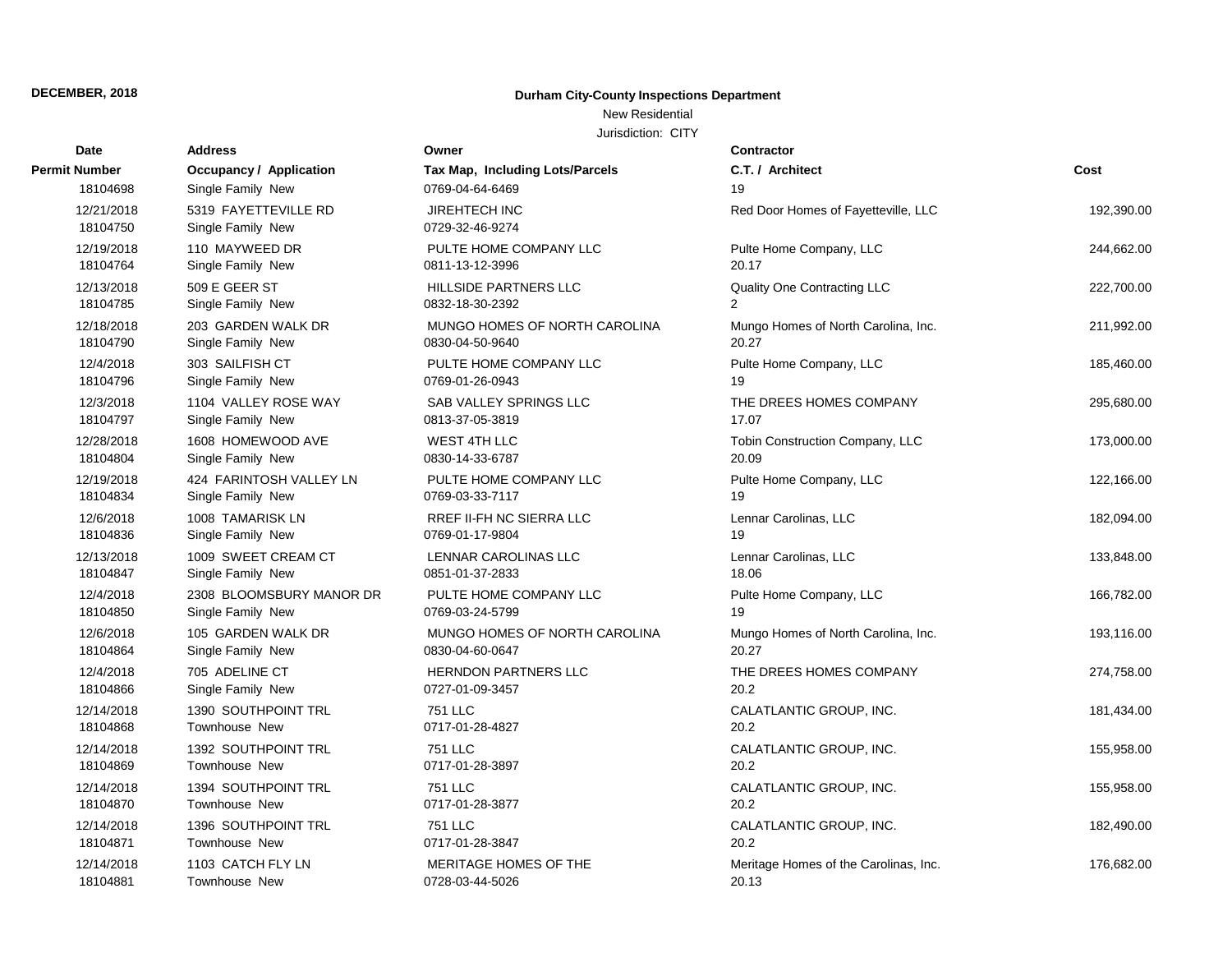### New Residential

| Date                 | <b>Address</b>                 | Owner                           | Contractor                                |            |
|----------------------|--------------------------------|---------------------------------|-------------------------------------------|------------|
| <b>Permit Number</b> | <b>Occupancy / Application</b> | Tax Map, Including Lots/Parcels | C.T. / Architect                          | Cost       |
| 12/14/2018           | 1105 CATCH FLY LN              | MERITAGE HOMES OF THE           | Meritage Homes of the Carolinas, Inc.     | 170,874.00 |
| 18104882             | <b>Townhouse New</b>           | 0728-03-44-5057                 | 20.13                                     |            |
| 12/14/2018           | 1107 CATCH FLY LN              | MERITAGE HOMES OF THE           | Meritage Homes of the Carolinas, Inc.     | 153,318.00 |
| 18104883             | Townhouse New                  | 0728-03-44-5087                 | 20.13                                     |            |
| 12/14/2018           | 1109 CATCH FLY LN              | MERITAGE HOMES OF THE           | Meritage Homes of the Carolinas, Inc.     | 183,282.00 |
| 18104884             | Townhouse New                  | 0728-03-44-6018                 | 20.13                                     |            |
| 12/6/2018            | 1103 STEINBECK DR              | AVH BETHPAGE LLC                | AV HOMES OF RALEIGH, LLC.                 | 155,298.00 |
| 18104886             | Single Family New              | 0758-03-04-3315                 | 20.28                                     |            |
| 12/12/2018           | 220 HARGROVE ST                | DAVISON DONNA KAY               | Quality One Contracting LLC               | 222,700.00 |
| 18104887             | Single Family New              | 0832-17-00-3612                 | $\overline{2}$                            |            |
| 12/14/2018           | 1340 SOUTHPOINT TRL            | <b>751 LLC</b>                  | CALATLANTIC GROUP, INC.                   | 187,638.00 |
| 18104888             | Townhouse New                  | 0717-01-28-2306                 | 20.2                                      |            |
| 12/14/2018           | 1342 SOUTHPOINT TRL            | <b>751 LLC</b>                  | CALATLANTIC GROUP, INC.                   | 155,958.00 |
| 18104889             | Townhouse New                  | 0717-01-28-2336                 | 20.2                                      |            |
| 12/14/2018           | 1344 SOUTHPOINT TRL            | <b>751 LLC</b>                  | CALATLANTIC GROUP, INC.                   | 191,862.00 |
| 18104890             | Townhouse New                  | 0717-01-28-2356                 | 20.2                                      |            |
| 12/14/2018           | 1346 SOUTHPOINT TRL            | 751 LLC                         | CALATLANTIC GROUP, INC.                   | 182,490.00 |
| 18104891             | Townhouse New                  | 0717-01-28-2386                 | 20.2                                      |            |
| 12/13/2018           | 2 WINDCHIME CT                 | <b>VK MAGNOLIA LLC</b>          | Ryan Homes and/or NV Homes NVR, Inc., T/A | 173,514.00 |
| 18104895             | Single Family New              | 0833-01-49-0272                 | 17.09                                     |            |
| 12/28/2018           | 4 WINDCHIME CT                 | VK MAGNOLIA LLC                 | Ryan Homes and/or NV Homes NVR, Inc., T/A | 138,864.00 |
| 18104896             | Single Family New              | 0833-01-49-1208                 | 17.09                                     |            |
| 12/19/2018           | 6 WINDCHIME CT                 | VK MAGNOLIA LLC                 | Ryan Homes and/or NV Homes NVR, Inc., T/A | 173,514.00 |
| 18104898             | Single Family New              | 0833-01-49-1335                 | 17.09                                     |            |
| 12/21/2018           | 8 WINDCHIME CT                 | VK MAGNOLIA LLC                 | Ryan Homes and/or NV Homes NVR, Inc., T/A | 123,024.00 |
| 18104899             | Single Family New              | 0833-01-49-1413                 | 17.09                                     |            |
| 12/17/2018           | 9 WINDCHIME CT                 | <b>VK MAGNOLIA LLC</b>          | Ryan Homes and/or NV Homes NVR, Inc., T/A | 173,514.00 |
| 18104900             | Single Family New              | 0833-01-39-8474                 | 17.09                                     |            |
| 12/13/2018           | 10 WINDCHIME CT                | VK MAGNOLIA LLC                 | Ryan Homes and/or NV Homes NVR, Inc., T/A | 173,514.00 |
| 18104901             | Single Family New              | 0833-01-49-1502                 | 17.09                                     |            |
| 12/13/2018           | 13 WINDCHIME CT                | <b>VK MAGNOLIA LLC</b>          | Ryan Homes and/or NV Homes NVR, Inc., T/A | 138,864.00 |
| 18104903             | Single Family New              | 0833-01-39-9512                 | 17.09                                     |            |
| 12/14/2018           | 1053 FITCHIE PL                | ELLIS ROAD RESIDENTIAL LP       | Ashton Raleigh Residential L.L.C.         | 170,610.00 |
| 18104906             | Townhouse New                  | 0749-01-18-0887                 | 18.09                                     |            |
| 12/13/2018           | 108 WHITE CRANE CT             | MERITAGE HOMES OF THE           | Meritage Homes of the Carolinas, Inc.     | 164,406.00 |
| 18104907             | Townhouse New                  | 0728-03-43-4749                 | 20.13                                     |            |
| 12/14/2018           | 1051 FITCHIE PL                | ELLIS ROAD RESIDENTIAL LP       | Ashton Raleigh Residential L.L.C.         | 124,278.00 |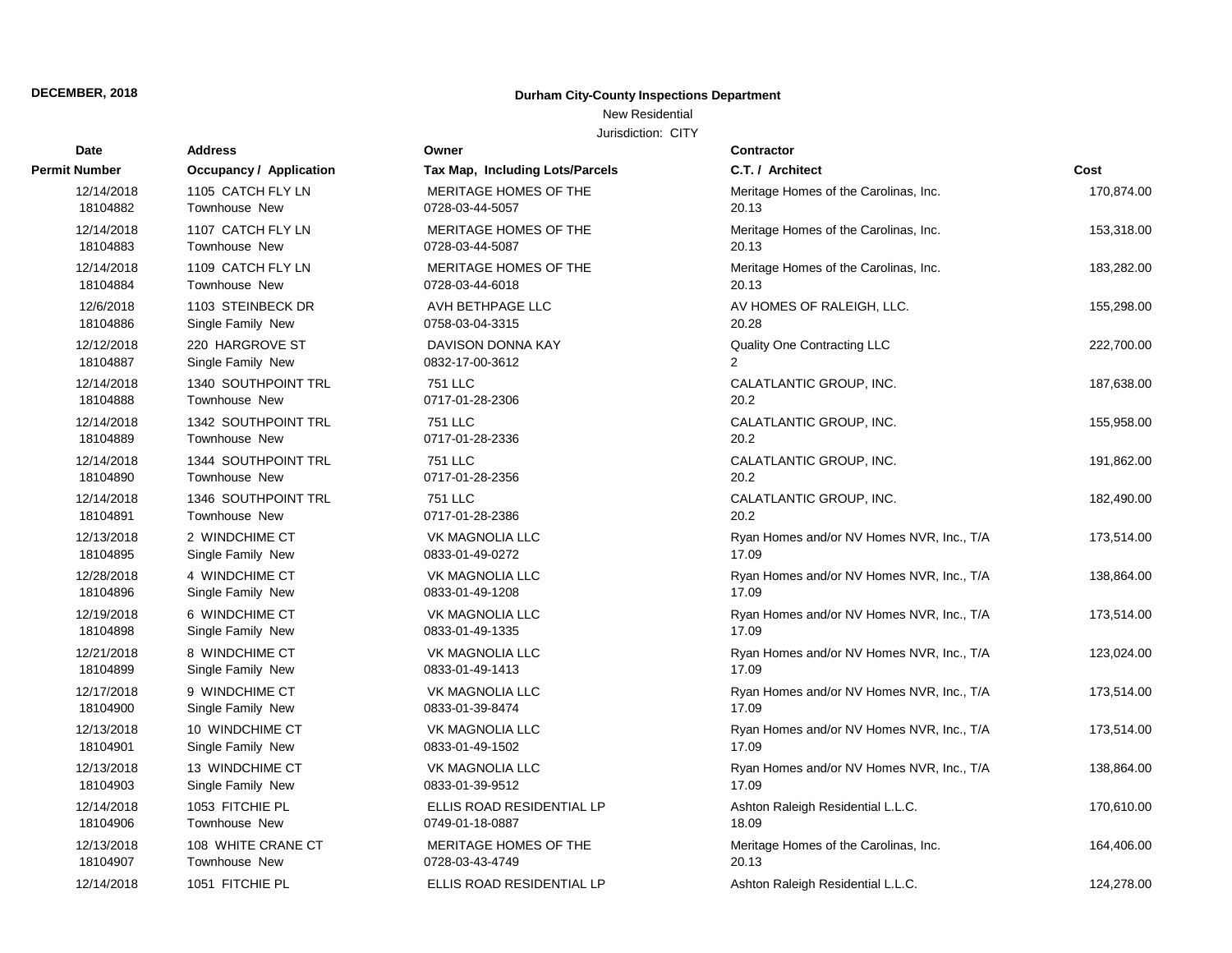# New Residential

| <b>Date</b>          | <b>Address</b>                 | Owner                           | Contractor                            |            |
|----------------------|--------------------------------|---------------------------------|---------------------------------------|------------|
| <b>Permit Number</b> | <b>Occupancy / Application</b> | Tax Map, Including Lots/Parcels | C.T. / Architect                      | Cost       |
| 18104908             | Townhouse New                  | 0749-01-18-1806                 | 18.09                                 |            |
| 12/14/2018           | 1049 FITCHIE PL                | ELLIS ROAD RESIDENTIAL LP       | Ashton Raleigh Residential L.L.C.     | 135,960.00 |
| 18104909             | Townhouse New                  | 0749-01-18-1826                 | 18.09                                 |            |
| 12/6/2018            | 106 WHITE CRANE CT             | MERITAGE HOMES OF THE           | Meritage Homes of the Carolinas, Inc. | 153,318.00 |
| 18104911             | Townhouse New                  | 0728-03-43-4870                 | 20.13                                 |            |
| 12/4/2018            | 1011 SWEET CREAM CT            | <b>LENNAR CAROLINAS LLC</b>     | Lennar Carolinas, LLC                 | 133,848.00 |
| 18104912             | Single Family New              | 0851-01-37-1893                 | 18.06                                 |            |
| 12/14/2018           | 1047 FITCHIE PL                | ELLIS ROAD RESIDENTIAL LP       | Ashton Raleigh Residential L.L.C.     | 127,182.00 |
| 18104913             | Townhouse New                  | 0749-01-18-1845                 | 18.09                                 |            |
| 12/14/2018           | 1045 FITCHIE PL                | ELLIS ROAD RESIDENTIAL LP       | Ashton Raleigh Residential L.L.C.     | 181,170.00 |
| 18104914             | Townhouse New                  | 0749-01-18-1864                 | 18.09                                 |            |
| 12/6/2018            | 104 WHITE CRANE CT             | MERITAGE HOMES OF THE           | Meritage Homes of the Carolinas, Inc. | 170,874.00 |
| 18104915             | Townhouse New                  | 0728-03-43-4890                 | 20.13                                 |            |
| 12/6/2018            | 102 WHITE CRANE CT             | MERITAGE HOMES OF THE           | Meritage Homes of the Carolinas, Inc. | 153,450.00 |
| 18104916             | Townhouse New                  | 0728-03-43-5821                 | 20.13                                 |            |
| 12/4/2018            | 1015 SWEET CREAM CT            | LENNAR CAROLINAS LLC            | Lennar Carolinas, LLC                 | 161,502.00 |
| 18104917             | Single Family New              | 0851-01-37-1853                 | 18.06                                 |            |
| 12/6/2018            | 108 MONA LISA LN               | <b>GHD-STERLING LLC</b>         | True Homes, LLC                       | 210,606.00 |
| 18104919             | Single Family New              | 0748-04-80-8288                 | 20.14                                 |            |
| 12/6/2018            | 903 LIPPINCOTT RD              | ELLIS ROAD RESIDENTIAL LP       | Meritage Homes of the Carolinas, Inc. | 278,322.00 |
| 18104931             | Single Family New              | 0749-01-19-7949                 | 18.09                                 |            |
| 12/19/2018           | 1003 HAVENWOOD LN              | EPCON ANDREWS CHAPEL LLC        | EPCON COMMUNITIES CAROLINAS LLC       | 214,566.00 |
| 18104937             | Single Family New              | 0769-04-64-6046                 | 19                                    |            |
| 12/17/2018           | 205 MONA LISA LN               | <b>GHD-STERLING LLC</b>         | True Homes, LLC                       | 211,662.00 |
| 18104963             | Single Family New              | 0748-04-80-6385                 | 20.14                                 |            |
| 12/12/2018           | 1421 SOUTH ST                  | HABITAT FOR HUMANITY OF DURHAM  | HABITAT FOR HUMANITY OF DURHAM INC.   | 93,720.00  |
| 18104972             | Single Family New              | 0821-20-71-5329                 | 13.03                                 |            |
| 12/4/2018            | 1120 NEEDLEGRASS CT            | RREF II-FH NC SIERRA LLC        | Lennar Carolinas, LLC                 | 215,424.00 |
| 18104976             | Single Family New              | 0769-01-38-0497                 | 19                                    |            |
| 12/4/2018            | 1007 TAMARISK LN               | RREF II-FH NC SIERRA LLC        | Lennar Carolinas, LLC                 | 182,094.00 |
| 18104977             | Single Family New              | 0769-01-18-8053                 | 19                                    |            |
| 12/19/2018           | 107 ROMARCI CT                 | MUNGO HOMES OF NORTH CAROLINA   | Mungo Homes of North Carolina, Inc.   | 204,864.00 |
| 18104980             | Single Family New              | 0830-04-50-7768                 | 20.27                                 |            |
| 12/6/2018            | 304 MICHELANGELO PL            | <b>GHD-STERLING LLC</b>         | True Homes, LLC                       | 210,606.00 |
| 18104990             | Single Family New              | 0748-04-80-7844                 | 20.14                                 |            |
| 12/19/2018           | 207 MONA LISA LN               | <b>GHD-STERLING LLC</b>         | True Homes, LLC                       | 157,938.00 |
| 18104991             | Single Family New              | 0748-04-80-6490                 | 20.14                                 |            |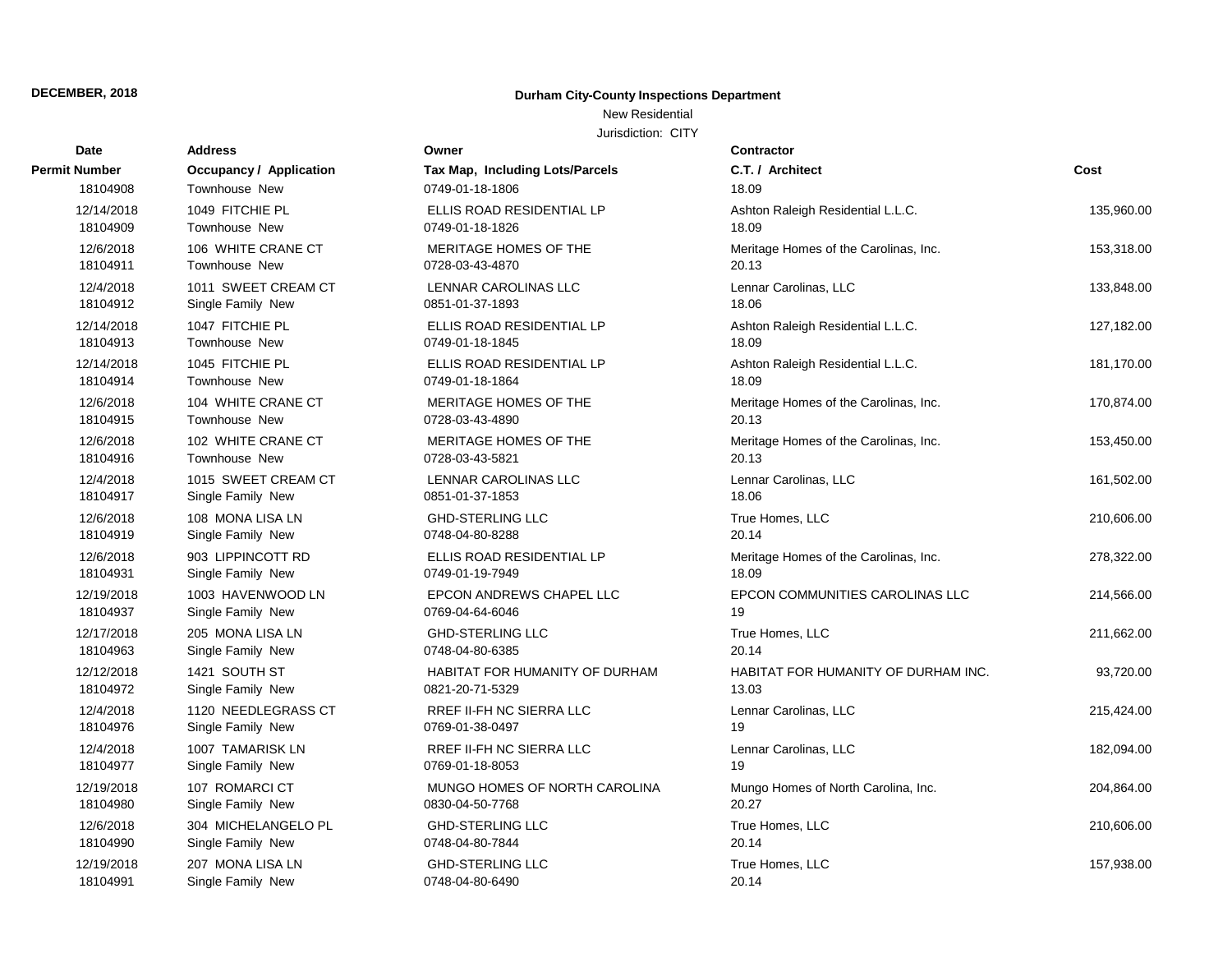# New Residential

| <b>Date</b>            | <b>Address</b>                        | Owner                                      | <b>Contractor</b>                     |            |
|------------------------|---------------------------------------|--------------------------------------------|---------------------------------------|------------|
| Permit Number          | Occupancy / Application               | <b>Tax Map, Including Lots/Parcels</b>     | C.T. / Architect                      | Cost       |
| 12/6/2018              | 302 MICHELANGELO PL                   | <b>GHD-STERLING LLC</b>                    | True Homes, LLC                       | 171,666.00 |
| 18104992               | Single Family New                     | 0748-04-80-7894                            | 20.14                                 |            |
| 12/6/2018              | 1109 NEEDLEGRASS CT                   | RREF II-FH NC SIERRA LLC                   | Lennar Carolinas, LLC                 | 215,424.00 |
| 18105012               | Single Family New                     | 0769-01-28-9186                            | 19                                    |            |
| 12/6/2018              | 222 MICHELANGELO PL                   | <b>GHD-STERLING LLC</b>                    | True Homes, LLC                       | 177,936.00 |
| 18105014               | Single Family New                     | 0748-04-80-8843                            | 20.14                                 |            |
| 12/12/2018             | 2304 BLOOMSBURY MANOR DR              | PULTE HOME COMPANY LLC                     | Pulte Home Company, LLC               | 200,000.00 |
| 18105015               | Single Family New                     | 0769-03-24-6875                            | 19                                    |            |
| 12/12/2018             | 2306 BLOOMSBURY MANOR DR              | PULTE HOME COMPANY LLC                     | Pulte Home Company, LLC               | 150,000.00 |
| 18105016               | Single Family New                     | 0769-03-24-6832                            | 19                                    |            |
| 12/12/2018             | 1106 VALLEY ROSE WAY                  | <b>SAB VALLEY SPRINGS LLC</b>              | THE DREES HOMES COMPANY               | 291,324.00 |
| 18105022               | Single Family New                     | 0813-37-07-5401                            | 17.07                                 |            |
| 12/6/2018              | 1111 TALBOT PL                        | ELLIS ROAD RESIDENTIAL LP                  | Meritage Homes of the Carolinas, Inc. | 236,016.00 |
| 18105023               | Single Family New                     | 0840-03-10-9123                            | 18.09                                 |            |
| 12/19/2018             | 322 GRAY AVE                          | SPARK JOY LLC                              | Mangrum Building, LLC                 | 198,990.00 |
| 18105026               | Single Family New                     | 0831-05-18-8567                            | 9                                     |            |
| 12/17/2018             | 1005 SWEET CREAM CT                   | LENNAR CAROLINAS LLC                       | Lennar Carolinas, LLC                 | 152,130.00 |
| 18105029               | Single Family New                     | 0851-01-37-3813                            | 18.06                                 |            |
| 12/20/2018             | 1008 SWEET CREAM CT                   | <b>LENNAR CAROLINAS LLC</b>                | Lennar Carolinas, LLC                 | 265,056.00 |
| 18105030               | Single Family New                     | 0851-01-37-2939                            | 18.06                                 |            |
| 12/21/2018             | 1403 W WELLWATER AVE                  | LENNAR CAROLINAS LLC                       | Lennar Carolinas, LLC                 | 170,280.00 |
| 18105031               | Single Family New                     | 0850-02-97-0697                            | 18.08                                 |            |
| 12/20/2018             | 1306 W WELLWATER AVE                  | LENNAR CAROLINAS LLC                       | Lennar Carolinas, LLC                 | 170,280.00 |
| 18105034               | Single Family New                     | 0850-02-97-3437                            | 18.08                                 |            |
| 12/18/2018<br>18105048 | 603 COURTSHIP CV<br>Single Family New | AV HOMES OF RALEIGH LLC<br>0748-95-41-0729 | AV HOMES OF RALEIGH, LLC.             | 172,458.00 |
| 12/17/2018             | 1004 TWAIN TRL                        | ALFC-PAGE ROAD LLC                         | AV HOMES OF RALEIGH, LLC.             | 171,996.00 |
| 18105050               | Townhouse New                         | 0758-03-14-0321                            | 20.28                                 |            |
| 12/17/2018             | 1006 TWAIN TRL                        | ALFC-PAGE ROAD LLC                         | AV HOMES OF RALEIGH, LLC.             | 134,904.00 |
| 18105051               | Townhouse New                         | 0758-03-04-9393                            | 20.28                                 |            |
| 12/17/2018             | 1008 TWAIN TRL                        | ALFC-PAGE ROAD LLC                         | AV HOMES OF RALEIGH, LLC.             | 171,204.00 |
| 18105052               | Townhouse New                         | 0758-03-04-9364                            | 20.28                                 |            |
| 12/17/2018             | 1010 TWAIN TRL                        | ALFC-PAGE ROAD LLC                         | AV HOMES OF RALEIGH, LLC.             | 133,848.00 |
| 18105053               | <b>Townhouse New</b>                  | 0758-03-04-9345                            | 20.28                                 |            |
| 12/17/2018             | 1012 TWAIN TRL                        | ALFC-PAGE ROAD LLC                         | AV HOMES OF RALEIGH, LLC.             | 173,448.00 |
| 18105054               | Townhouse New                         | 0758-03-04-9306                            | 20.28                                 |            |
| 12/28/2018             | 3608 DIXON RD                         | ROYCROFT RUTH J                            | Fuller Land & Development, LLC        | 201,168.00 |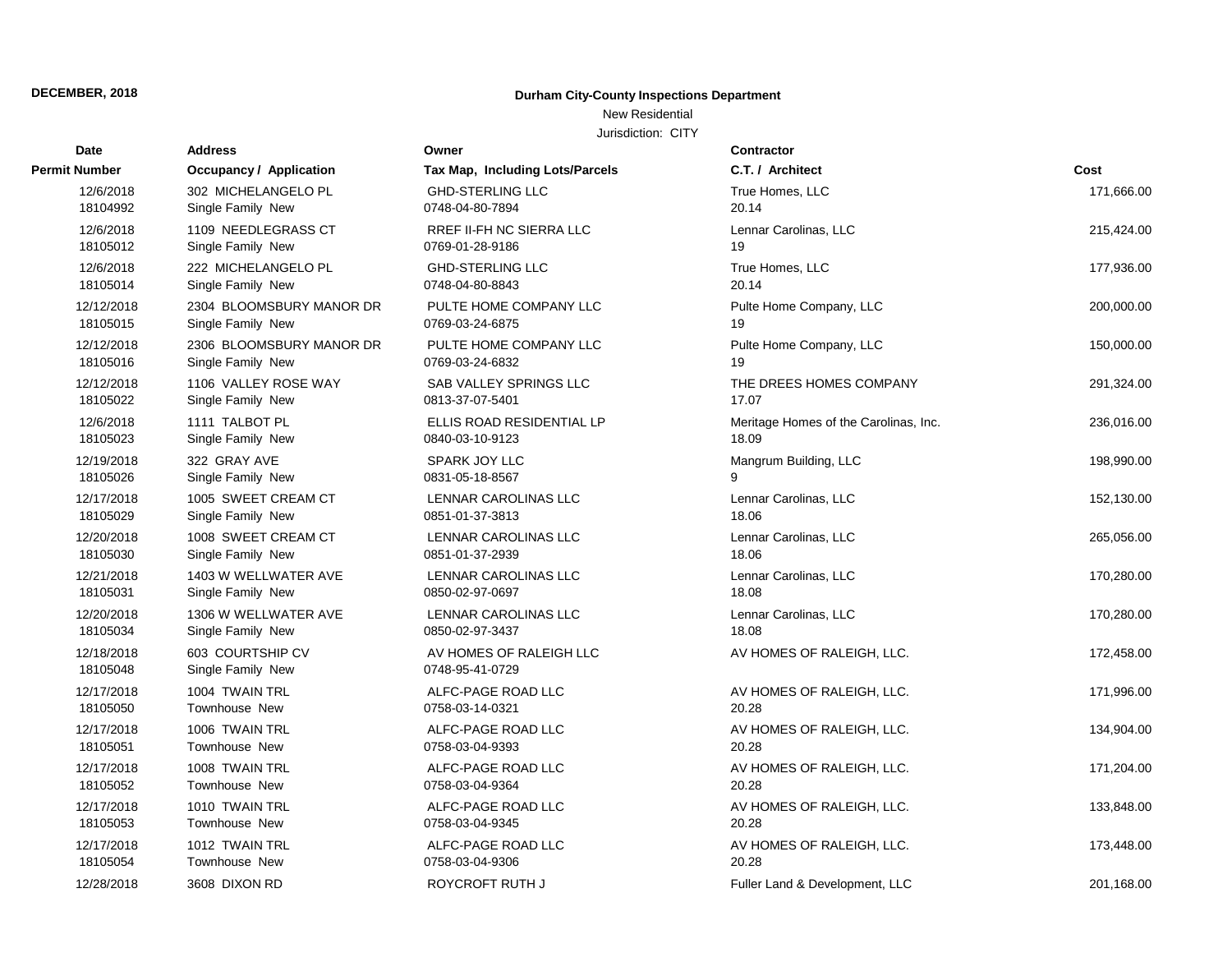### New Residential

| <b>Date</b>            | <b>Address</b>                               | Owner                                      | <b>Contractor</b>                         |            |
|------------------------|----------------------------------------------|--------------------------------------------|-------------------------------------------|------------|
| <b>Permit Number</b>   | Occupancy / Application                      | Tax Map, Including Lots/Parcels            | C.T. / Architect                          | Cost       |
| 18105058               | Single Family New                            | 0810-71-05-2613                            | 20.07                                     |            |
| 12/20/2018             | 801 STARRY SKY DR                            | LENNAR CAROLINAS LLC                       | Lennar Carolinas, LLC                     | 177,144.00 |
| 18105073               | Single Family New                            | 0850-02-97-4537                            | 18.08                                     |            |
| 12/20/2018             | 705 STARRY SKY DR                            | <b>LENNAR CAROLINAS LLC</b>                | Lennar Carolinas, LLC                     | 177,144.00 |
| 18105074               | Single Family New                            | 0850-02-97-4597                            | 18.08                                     |            |
| 12/20/2018             | 703 STARRY SKY DR                            | <b>LENNAR CAROLINAS LLC</b>                | Lennar Carolinas, LLC                     | 177,144.00 |
| 18105075               | Single Family New                            | 0850-02-97-5558                            | 18.08                                     |            |
| 12/20/2018             | 1102 MONTAGUE AVE                            | <b>RREF II-FH NC SIERRA LLC</b>            | Lennar Carolinas, LLC                     | 182,094.00 |
| 18105076               | Single Family New                            | 0769-01-17-6590                            | 19                                        |            |
| 12/17/2018             | 2204 BLOOMSBURY MANOR DR                     | PULTE HOME COMPANY LLC                     | Pulte Home Company, LLC                   | 222,420.00 |
| 18105078               | Single Family New                            | 0769-03-25-9006                            | 19                                        |            |
| 12/20/2018             | 219 HARGROVE ST                              | <b>HILLSIDE PARTNERS LLC</b>               | Quality One Contracting LLC               | 222,700.00 |
| 18105080               | Single Family New                            | 0832-17-00-3437                            | $\overline{2}$                            |            |
| 12/18/2018             | 1036 STEINBECK DR                            | AVH BETHPAGE LLC                           | AV HOMES OF RALEIGH, LLC.                 | 247,302.00 |
| 18105087               | Single Family New                            | 0758-03-04-5816                            | 20.28                                     |            |
| 12/27/2018<br>18105093 | 3411 OLD CHAPEL HILL RD<br>Single Family New | REVISION DEVELOPERS LLC<br>0810-54-64-1381 | LEGACY BUILDING CO., LLC                  | 260,000.00 |
| 12/20/2018             | 1202 STEINBECK DR                            | ALFC-PAGE ROAD LLC                         | AV HOMES OF RALEIGH, LLC.                 | 231,462.00 |
| 18105102               | Single Family New                            | 0758-03-04-0288                            | 20.28                                     |            |
| 12/19/2018             | 1208 BIRCHBARK RD                            | PULTE HOME COMPANY LLC                     | Pulte Home Company, LLC                   | 240,000.00 |
| 18105103               | Single Family New                            | 0811-13-12-0904                            | 20.17                                     |            |
| 12/17/2018             | 14 WINDCHIME CT                              | <b>VK MAGNOLIA LLC</b>                     | Ryan Homes and/or NV Homes NVR, Inc., T/A | 138,864.00 |
| 18105112               | Single Family New                            | 0833-01-49-0505                            | 17.09                                     |            |
| 12/19/2018             | 2316 BLOOMSBURY MANOR DR                     | PULTE HOME COMPANY LLC                     | Pulte Home Company, LLC                   | 205,128.00 |
| 18105117               | Single Family New                            | 0769-03-24-4699                            | 19                                        |            |
| 12/21/2018             | 611 ATTICUS WAY                              | AV HOMES OF RALEIGH LLC                    | AV HOMES OF RALEIGH, LLC.                 | 208,900.00 |
| 18105118               | Single Family New                            | 0748-94-14-9848                            | 20.14                                     |            |
| 12/21/2018             | 1305 TALBOT PL                               | ELLIS ROAD RESIDENTIAL LP                  | Meritage Homes of the Carolinas, Inc.     | 248,490.00 |
| 18105120               | Single Family New                            | 0840-03-20-3136                            | 18.09                                     |            |
| 12/20/2018             | 1040 STEINBECK DR                            | AVH BETHPAGE LLC                           | AV HOMES OF RALEIGH, LLC.                 | 197,340.00 |
| 18105135               | Single Family New                            | 0758-03-04-4871                            | 20.28                                     |            |
| 12/19/2018             | 1330 SOUTHPOINT TRL                          | <b>751 LLC</b>                             | CALATLANTIC GROUP, INC.                   | 181,302.00 |
| 18105142               | Townhouse New                                | 0717-01-28-0386                            | 20.2                                      |            |
| 12/19/2018             | 1332 SOUTHPOINT TRL                          | <b>751 LLC</b>                             | CALATLANTIC GROUP, INC.                   | 158,862.00 |
| 18105143               | Townhouse New                                | 0717-01-28-1316                            | 20.2                                      |            |
| 12/19/2018             | 1334 SOUTHPOINT TRL                          | <b>751 LLC</b>                             | CALATLANTIC GROUP, INC.                   | 191,862.00 |
| 18105144               | Townhouse New                                | 0717-01-28-1336                            | 20.2                                      |            |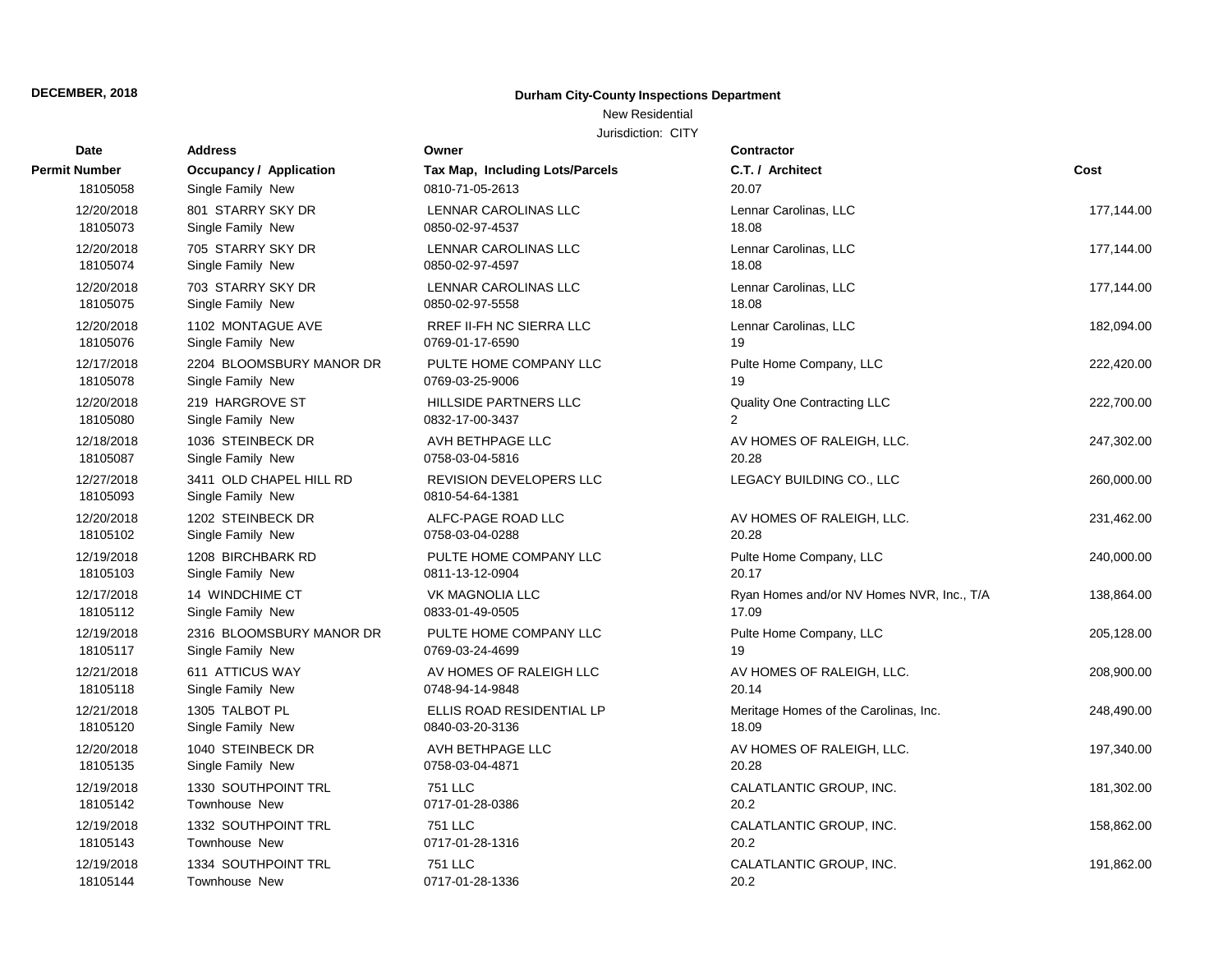### New Residential

| Date                 | <b>Address</b>                 | Owner                           | Contractor                          |            |
|----------------------|--------------------------------|---------------------------------|-------------------------------------|------------|
| <b>Permit Number</b> | <b>Occupancy / Application</b> | Tax Map, Including Lots/Parcels | C.T. / Architect                    | Cost       |
| 12/19/2018           | 1336 SOUTHPOINT TRL            | <b>751 LLC</b>                  | CALATLANTIC GROUP, INC.             | 187,704.00 |
| 18105145             | Townhouse New                  | 0717-01-28-1366                 | 20.2                                |            |
| 12/19/2018           | 107 GARDEN WALK DR             | MUNGO HOMES OF NORTH CAROLINA   | Mungo Homes of North Carolina, Inc. | 179,454.00 |
| 18105155             | Single Family New              | 0830-04-50-9693                 | 20.27                               |            |
| 12/21/2018           | 2622 CAMMIE ST                 | <b>CAROLINA VEST LLC</b>        | Thayer Homes, Inc.                  | 80,190.00  |
| 18105159             | Single Family New              | 0823-13-04-9091                 | 17.05                               |            |
| 12/21/2018           | 3102 TRAIL WOOD DR             | LAKEFIELD FARM LLC              | Hearthstone Luxury Homes, LLC       | 361,020.00 |
| 18105162             | Single Family New              | 0813-02-57-1880                 | 17.07                               |            |
| 12/28/2018           | 708 ADELINE CT                 | <b>HERNDON PARTNERS LLC</b>     | THE DREES HOMES COMPANY             | 267,564.00 |
| 18105165             | Single Family New              | 0727-01-09-2662                 | 20.2                                |            |
| 12/19/2018           | 1206 BIRCHBARK RD              | PULTE HOME COMPANY LLC          | Pulte Home Company, LLC             | 280,764.00 |
| 18105169             | Single Family New              | 0811-13-13-0012                 | 20.17                               |            |
| 12/20/2018           | 1109 BALLERINA LN              | <b>RREF II-FH NC SIERRA LLC</b> | Lennar Carolinas, LLC               | 170,016.00 |
| 18105180             | Single Family New              | 0769-01-18-6210                 | 19                                  |            |
| 12/28/2018           | 704 ADELINE CT                 | <b>HERNDON PARTNERS LLC</b>     | THE DREES HOMES COMPANY             | 343,992.00 |
| 18105181             | Single Family New              | 0727-01-09-3672                 | 20.2                                |            |
| 12/19/2018           | 1123 VALLEY ROSE WAY           | SAB VALLEY SPRINGS LLC          | THE DREES HOMES COMPANY             | 326,304.00 |
| 18105182             | Single Family New              | 0813-28-55-5653                 | 17.07                               |            |
| 12/28/2018           | 2206 BLOOMSBURY MANOR DR       | PULTE HOME COMPANY LLC          | Pulte Home Company, LLC             | 179,586.00 |
| 18105184             | Single Family New              | 0769-03-25-8062                 | 19                                  |            |
| 12/20/2018           | 317 GARDEN WALK DR             | MUNGO HOMES OF NORTH CAROLINA   | Mungo Homes of North Carolina, Inc. | 190,344.00 |
| 18105193             | Single Family New              | 0830-04-50-9191                 | 20.27                               |            |
| 12/27/2018           | 315 GARDEN WALK DR             | MUNGO HOMES OF NORTH CAROLINA   | Mungo Homes of North Carolina, Inc. | 188,034.00 |
| 18105194             | Single Family New              | 0830-04-60-0128                 | 20.27                               |            |
| 12/20/2018           | 803 STARRY SKY DR              | LENNAR CAROLINAS LLC            | Lennar Carolinas, LLC               | 172,524.00 |
| 18105195             | Single Family New              | 0850-02-97-3587                 | 18.08                               |            |
| 12/19/2018           | 1119 VALLEY ROSE WAY           | SAB VALLEY SPRINGS LLC          | THE DREES HOMES COMPANY             | 365,706.00 |
| 18105196             | Single Family New              | 0813-28-62-3504                 | 17.07                               |            |
| 12/21/2018           | 208 MONA LISA LN               | <b>GHD-STERLING LLC</b>         | True Homes, LLC                     | 191,400.00 |
| 18105197             | Single Family New              | 0748-04-80-8359                 | 20.14                               |            |
| 12/21/2018           | 220 MICHELANGELO PL            | <b>GHD-STERLING LLC</b>         | True Homes, LLC                     | 192,060.00 |
| 18105198             | Single Family New              | 0748-04-80-8893                 | 20.14                               |            |
| 12/21/2018           | 212 MICHELANGELO PL            | <b>GHD-STERLING LLC</b>         | True Homes, LLC                     | 210,606.00 |
| 18105199             | Single Family New              | 0748-04-90-1800                 | 20.14                               |            |
| 12/28/2018           | 1018 TAMARISK LN               | <b>RREF II-FH NC SIERRA LLC</b> | Lennar Carolinas, LLC               | 182,094.00 |
| 18105206             | Single Family New              | 0769-01-27-1844                 | 19                                  |            |
| 12/21/2018           | 1220 BIRCHBARK RD              | PULTE HOME COMPANY LLC          | Pulte Home Company, LLC             | 280,764.00 |